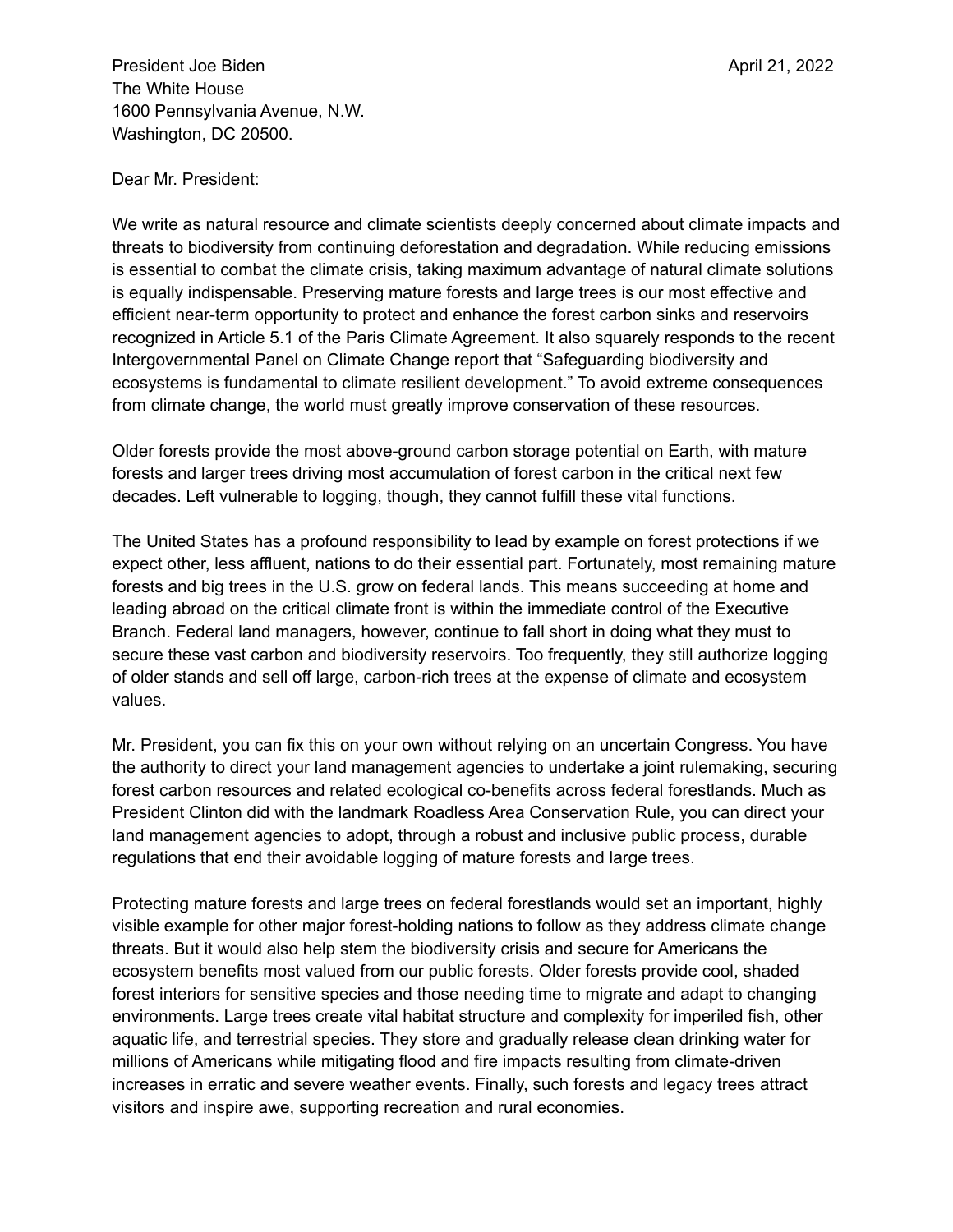We applaud the federal government's renewed commitment under your leadership to address the existential threats of climate change and biodiversity loss. Our federal forests are critical components of those efforts. Please act as quickly as you can, to optimize their contributions as natural climate solutions so that our Nation can provide an urgently needed standard for forest protections globally.

Respectfully,<sup>1</sup>

William H. Schlesinger President Emeritus Cary Institute of Ecosystem Studies

Norman L. Christensen Professor Emeritus and Founding Dean Nicholas School of the Environment Duke University

Reed F. Noss President Florida Institute for Conservation Science

Jamison B. Ervin Manager, Nature for Development United Nations Development Programme

Dominick DellaSala Chief Scientist Wild Heritage

Stephen C. Trumbulak Emeritus Professor of Biology and Env'l Studies Middlebury College

Brendan Mackey Director, Climate Action Beacon Griffith University, Australia

William J. Ripple University Distinguished Professor of Ecology Oregon State University

Cara Nelson Professor of Restoration Ecology University of Montana

Beverly E. Law Professor Emeritus of Global Change Biology & Terrestrial Systems Science Oregon State University College of Forestry

William R. Moomaw Professor Emeritus of Intl. Environmental Policy Fletcher School of Law and diplomacy

Stuart Pimm Doris Duke Professor of Conservation Ecology Nicholas School of the Environment Duke University

Tania Schoennagel Institute of Arctic and Alpine Research University of Colorado, Boulder

Peter H. Raven President Emeritus Missouri Botanical Garden

Andy MacKinnon School of Resource and Environmental Mgt. Simon Fraser University, Canada

Wayne Walker Carbon Program Director Woodwell Climate Research Center

Faisal Moola Associate Professor of Geography University of Guelph, Canada

Donald M. Waller John Curtis Professor of Botany, Retired University of Wisconsin-Madison

<sup>&</sup>lt;sup>1</sup> Affiliations of signatories are listed for identification purposes only and do not imply institutional endorsement.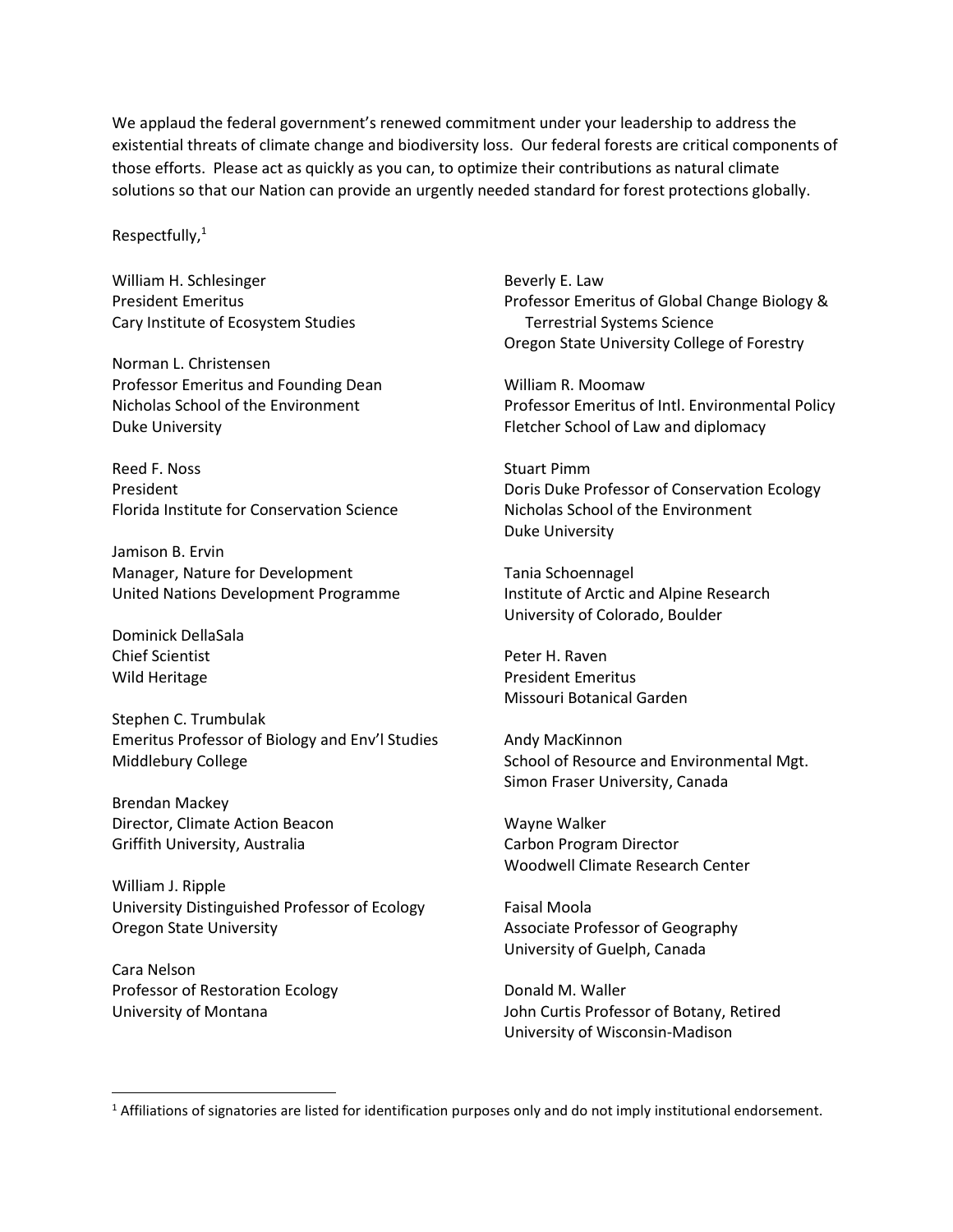Paul Schaeffer Associate Professor Miami University of Ohio

John Vickery Colorado, USA

Jack Sobel Little Falls Watershed Alliance

Matthew J. Rubino Research Scholar North Carolina State University

Thomas M. Power Professor Emeritus Economics University of Montana

John M. Marzluff Professor of Wildlife Science University of Washington

Elizabeth A. Horvath Associate Professor of Biology Westmont College

Rob Mrowka Forest Ecologist, Retired New York, USA

Marni Koopman Climate Change Scientist Geos Institute

James R. Strittholt President Conservation Biology Institute

James A. Quinn Professor Emeritus Rutgers University

Thomas W. Sherry Professor of Ecology and Evolutionary Biology Tulane University

Carl Baker Research Scientist of Genomics, Retired University of Washington Seattle

William D. Anderson Jr. Professor Emeritus Grice Marine Biological Lab College of Charleston

Inés Ibáñez Professor University of Michigan

Ken Helms Research Affiliate University of Vermont

Philip J. Nyhus Professor of Environmental Studies Colby College

Judith S. Weis Professor Emerita Biological Sciences Rutgers University

Garry Rogers President Agua Fria Open Space Alliance Inc.

Michael C. Swift Assistant Professor Emeritus of Biology St. Olaf College

Bernd Blossey Professor of Natural Resources and the Env't. Cornell University

Malcolm Hunter Emeritus Professor of Wildlife Ecology University of Maine

Dr. Neville Winchester Senior Laboratory Instructor, Biology University of Victoria, Canada

Lee E. Frelich Director, Center for Forest Ecology University of Minnesota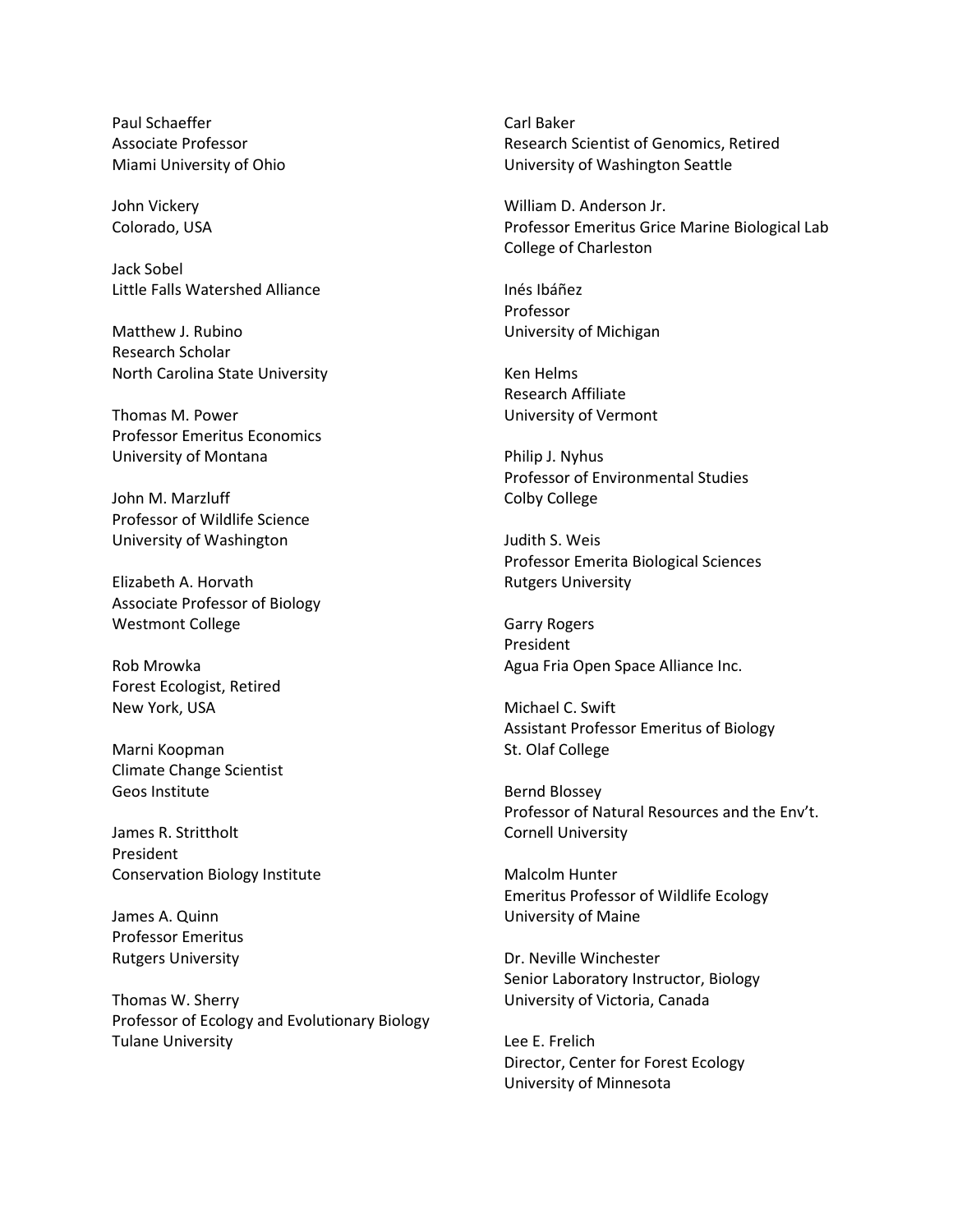Craig C. Downer Wildlife Ecologist Andean Tapir Fund

Melissa Savage Associate Professor Emerita of Geography University of California Los Angeles

Scott Black Executive Director Xerces Society for Invertebrate Conservation

Glenn E. Walsberg Professor Emeritus, School of Life Sciences Arizona State University

William D. Newmark Research Curator University of Utah

John R. Cannon Director Conservation Biology Institute

Timothy Spira Emeritus Professor of Botany Clemson University

Sophie Gilbert Associate Professor of Fish and Wildlife Sciences University of Idaho

Edward Huang Principal Researcher California Institute of Env't'l Design and Mgt.

Anthony Snider Associate Professor of Environmental Sciences University of North Carolina Wilmington

Vicki Watson Emeritus Professor of Environmental Studies University of Montana

Gary Carnefix Organismal Biology and Ecology University of Montana

Gene E. Likens Founding President Emeritus Cary Institute of Ecosystem Studies

Robert Good Epidemiologist, Retired US Department of Agriculture

Jerry Freilich Research Coordinator, Retired Olympic National Park

William Scott Armbruster Senior Research Scientist University of Alaska Fairbanks

Mary Edwards Prof. Emerita of Geography and Env't'l Science University of Southampton, England

Eric Burr Seasonal Nat'l Park and Forest Ranger, Retired Methow Trails

Karen Holl Professor of Environmental Studies University of California Santa Cruz

Mitchell M. Johns Professor Emeritus of Soil and Plant Science California State University Chico

Jay H. Jones Professor Emeritus of Biology and Biochemistry University of La Verne

Daniel Feller Western Region Ecologist Maryland Department of Natural Resources

Ralph Powell Associate Professor of Chemistry Eastern Michigan University

Alan R. Pierce Hardscrabble Associates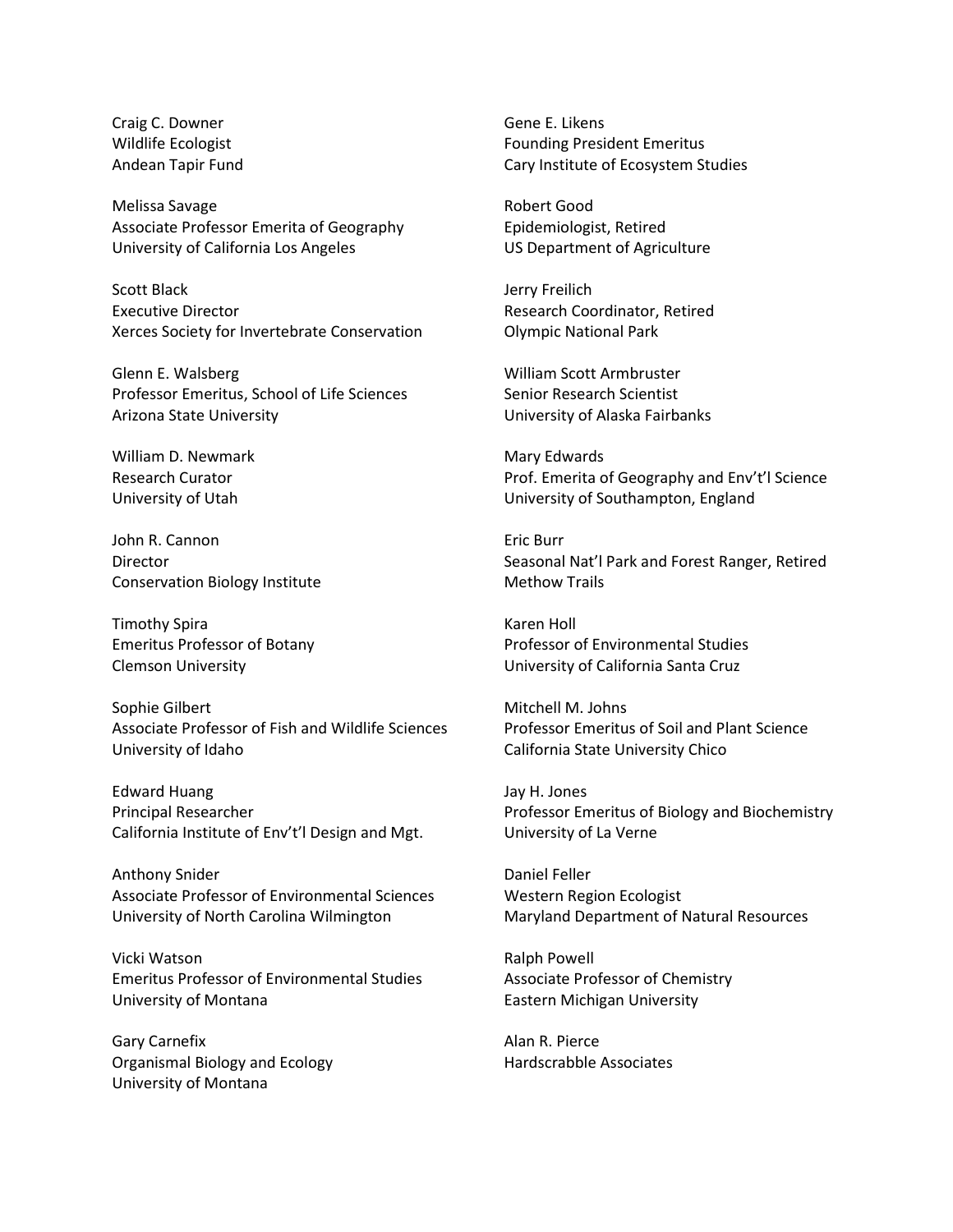Travis Marsico Professor of Botany Arkansas State University

William L. Baker Emeritus Professor of Ecology University of Wyoming

Roger A Powell Professor Emeritus of Applied Ecology North Carolina State University

John A. Gerwin Research Curator Ornithology North Carolina Museum of Natural Sciences

William S. Alverson Senior Conservation Ecologist, Retired The Field Museum

Amy Y. Rossman Research Leader, Retired USDA-ARS Mycology Laboratory

Jon Brodziak University of Hawaii

Kai M. A. Chan Professor and Canada Research Chair The Univ. of British Columbia, Canada

Peter A. Quinby Chair and Chief Scientist Ancient Forest Exploration and Research Canada

Brian Czech Executive Director Ctr. for the Advancement of the Steady State Economy

Linda Howard Center for Biology and Society Arizona State University

Alex Krevitz Independent Biologist California, USA

Thomas L. Fleischner Senior Advisor and Director Emeritus Natural History Institute

Christopher Still Professor of Forest Ecosystem Science Oregon State University

Sarah Adloo Co-Executive Director Old-Growth Forest Network

Alexandra Del Favero-Campbell UTHealth (USA) and Dalhousie University (Canada)

Alexandre Rubinstein University of Texas Health Sciences Center at Houston

Gabriel Fries University of Texas Health Science Center at **Houston** 

Christopher Beeghly University of Texas Health Science Center at Houston

Evan Frost Conservation Biologist Wildwood Consulting

Michael Paul Nelson Professor of Env't'l Ethics and Philosophy Oregon State University

Eileen Crist Associate Professor Emerita Department of Science Technology and Society Virginia Tech

John Harte Professor of the Graduate School University of California Berkeley

Franz Baumann Member of the Bd. of Trustees and Sr. Fellow Hertie School, Berlin, Germany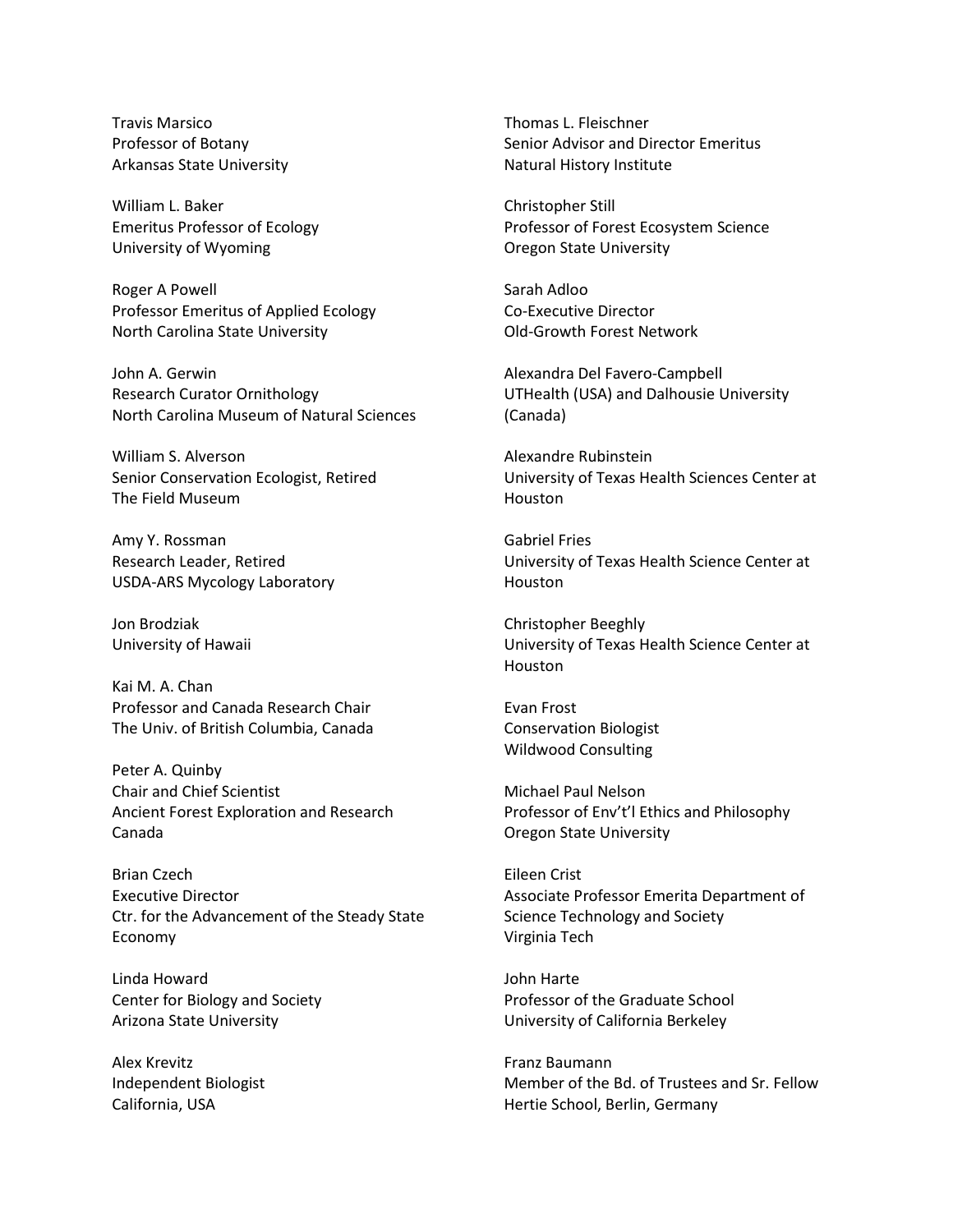Anne H. Ehrlich Sr. Research Scientist emerita Dept. of Biology Stanford University

Benjamin T. Phalan Head of Conservation Parque das Aves Brazil

Paul R. Ehrlich Bing Professor of Population Studies Emeritus and Pres. of the Ctr. for Conservation Biology Stanford University

L Jean O'Neil Ecologist, Retired US Army Corps of Engineers

Vicki Tripoli Science Advisory Board Geos Institute

Andrew Balmford Professor of Conservation Science University of Cambridge, England

Pamela S. Soltis Distinguished Professor and Director, Biodiversity Institute University of Florida

Stephen T. Tettelbach Professor Emeritus of Biology Long Island University

Jason Koontz Professor of Biology and Environmental Studies Augustana College

James M. Corven Professor of Biology, Retired Bristol Community College

Sara Scanga Professor and Chair of Biology Utica University

Rodolfo Dirzo Department of Biology Stanford University

Alana Bradley University of Texas Health Science Center at Houston

Kristian Steensen Nielsen Research Associate of Env't'l Psychology University of Cambridge, England

Jonathan Evans Department of Biology University of the South

Paula M. Schiffman Professor of Biology California State University Northridge

Brian Linkhart Biology Professor Colorado College

Eric Rechel Adjunct Professor Colorado Mesa University

Thomas T. Veblen Distinguished Professor Emeritus University of Colorado Boulder

John T. Ratti Wildlife Ecology Research Scientist, Retired University of Idaho

Bruce G. Baldwin Professor of Integrative Biology University of California Berkeley

John Mull Professor of Zoology Weber State University

Paul Schaeffer Associate Professor of Biology Miami University